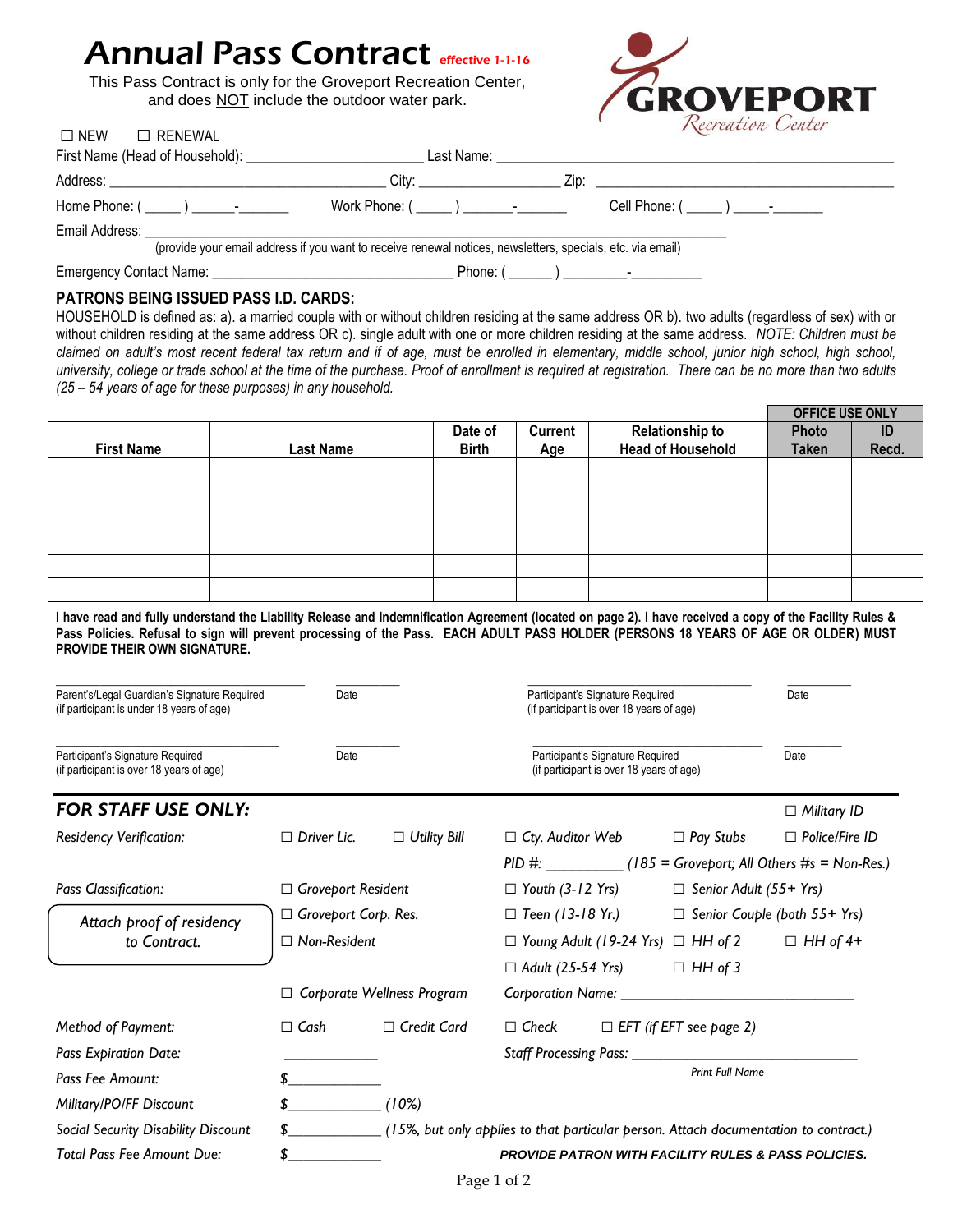# **LIABILITY RELEASE AND INDEMNIFICATION AGREEMENT:**

By providing my signature on page 1 for myself & any immediate minor family member, I acknowledge and understand that as a participant at the Groveport Recreation Center (hereinafter GRC) and/or any other City of Groveport (hereinafter COG) facility, activity or program, I/we will be exposed to risks of serious bodily injury, sickness or death due to circumstances inherent in the COG facilities, activities and programs, including the negligent acts or omissions of others. I acknowledge that there are a variety of risks and dangers inherent in recreational activities and facilities, including but not limited to: sports related injuries; collision with stationary objects; falls; risks associated with water-related activities (including diving injuries and drowning); adverse environmental conditions or any other conditions which may cause heat stroke, heat exhaustion, hypothermia or any other illness or injury; physical contact between participants; injuries related to overexertion; slippery floors; misuse or inexperience with fitness equipment. In exchange for or being permitted to participate, I voluntarily agree to assume all of these risks and other risks inherent in participating in such activities, programs & facilities. I acknowledge that I/we have no physical limitations, or disabilities of any kind which would restrict me/us from participating. I agree to make COG staff aware of any special accommodations that may be needed at the time of registration and I agree to note such special accommodations on said form. Despite these dangers, and in consideration of the COG accepting my registration, I agree to hold harmless and release the COG, its board and council, officers, officials, employees, volunteers & other representatives from all claims for liability or legal responsibility for any damage or loss of any kind, including personal property or death, property damage, and economic loss, arising from my/our participation in and/or use of the GRC and/or any other COG facility, activity or program. I further agree to protect, indemnify and hold harmless the COG and the listed persons and entities for any and all cost, liability, expense and claim arising from any act or omission committed by myself or the named participants related to the COG's facilities, activities & programs, and/or other activities or programs sponsored by or affiliated with the COG. I further agree to follow all facility, activity or program rules & regulations, and realize that my right to participate may be terminated by the COG at any point in time for not adhering to said rules and regulations. The COG does not issue refunds for passes that have been terminated by the COG. I do hereby grant and give the COG & groups affiliated with the COG the right to use my and my child's photographic image with or without my child's name, both single and in conjunction with other persons or objects for any and all purposes. For the consideration stated above, I further agree that in the event that my child repudiates or attempts to repudiate such release, I will indemnify and save harmless the COG, it successors & assigns, for any loss & damage occasioned hereby. The COG reserves the right to rule on any matter not specifically covered in the Annual Pass Contract, and to change policies as necessary. In the event that applicant falsifies the information on the Annual Pass Contract, the COG reserves the right to collect any monies due to falsification and/or terminate the contract immediately without compensation to the applicant. I understand that any information provided may be subject to disclosure under Ohio Public Records Law.

# **ELECTRONIC FUND TRANSFER AGREEMENT:**

**IMPORTANT NOTE:** If you are purchasing a pass which includes a discount for active military, police officer, fire fighter or Social Security Disability, you will need to meet with Cathy Kirkwood (Admin. Asst.) in order to have your monthly payments calculated. Please call 614-836-1000.

# **Complete the below section ONLY if you wish to pay via Electronic Fund Transfer.**

# **SECTION 1 – RENEWING PASS HOLDERS**

If you are a renewing Pass Holder you wish to utilize the same account, and your banking information has NOT changed, please check the box below.

I hereby authorize the City of Groveport to continue to debit my checking/savings account indicated on a previous contract. Please continue to use my existing account numbers on file.

# **SECTION 2 – NEW PASS HOLDERS OR RENEWING PASS HOLDERS WITH NEW ACCOUNT INFO.**

I (We) hereby authorize the City of Groveport to initiate debit entries to my (our) checking/savings account indicated below at the financial institution named below. Funds are debited on or about the 15<sup>th</sup> of each month. Please allow for a two or three day debit window. Applicant is required to attach a voided check or **savings account statement.** 

| Bank/Financial Institution:          |          | Branch Location/City: |
|--------------------------------------|----------|-----------------------|
| Please check which account to debit: | Checking | Savings               |
| Account Number:                      |          | Routing Number:       |

# **SECTION 3 – TERMS & CONDITIONS (ALL EFT USERS)**

# *Please read this information carefully as our terms & conditions have been revised.*

Authorization to debit patron's checking or savings account is to remain in full force and effect for the term of the Pass agreement. Patrons wishing to purchase an Annual Pass via EFT will be charged an annual \$24 processing fee (due at time of registration). Any and all changes of bank information are the responsibility of the patron(s). In the event that a patron defaults on his/her monthly EFT payment, the City will notify patron that he/she has 10 days to pay the City the amount owed, as well as a \$10 late fee. In the event that the patron does not pay the EFT amount owed, as well as the \$10 late fee by the deadline, the City will cease the EFT payment option and charge the remaining account balance to the patron's credit card (noted below). **Failure of patron to provide credit card information will prevent processing of EFT Payment option.** 

The City will pursue **ALL** collection remedies for accounts that are not paid in full. The City reserves the right to suspend a Pass and to refuse future service to any patron for non or insufficient payment. I understand that although I have elected to pay my Annual Pass Contract monthly via Electronic Fund Transfer, the contract is for a 12 month period. I agree to the above EFT Terms & Conditions.

| CREDIT CARD (CIRCLE ONE): VISA<br>MASTERCARD | Signature: the contract of the contract of the contract of the contract of the contract of the contract of the contract of the contract of the contract of the contract of the contract of the contract of the contract of the |
|----------------------------------------------|--------------------------------------------------------------------------------------------------------------------------------------------------------------------------------------------------------------------------------|
| Expiration Date: <u>_________</u>            | Date: ______________                                                                                                                                                                                                           |
|                                              | FOR STAFF USE ONLY:                                                                                                                                                                                                            |
|                                              | Monthly Debit Amount: \$                                                                                                                                                                                                       |
|                                              | Down Payment Rec'd.: \$                                                                                                                                                                                                        |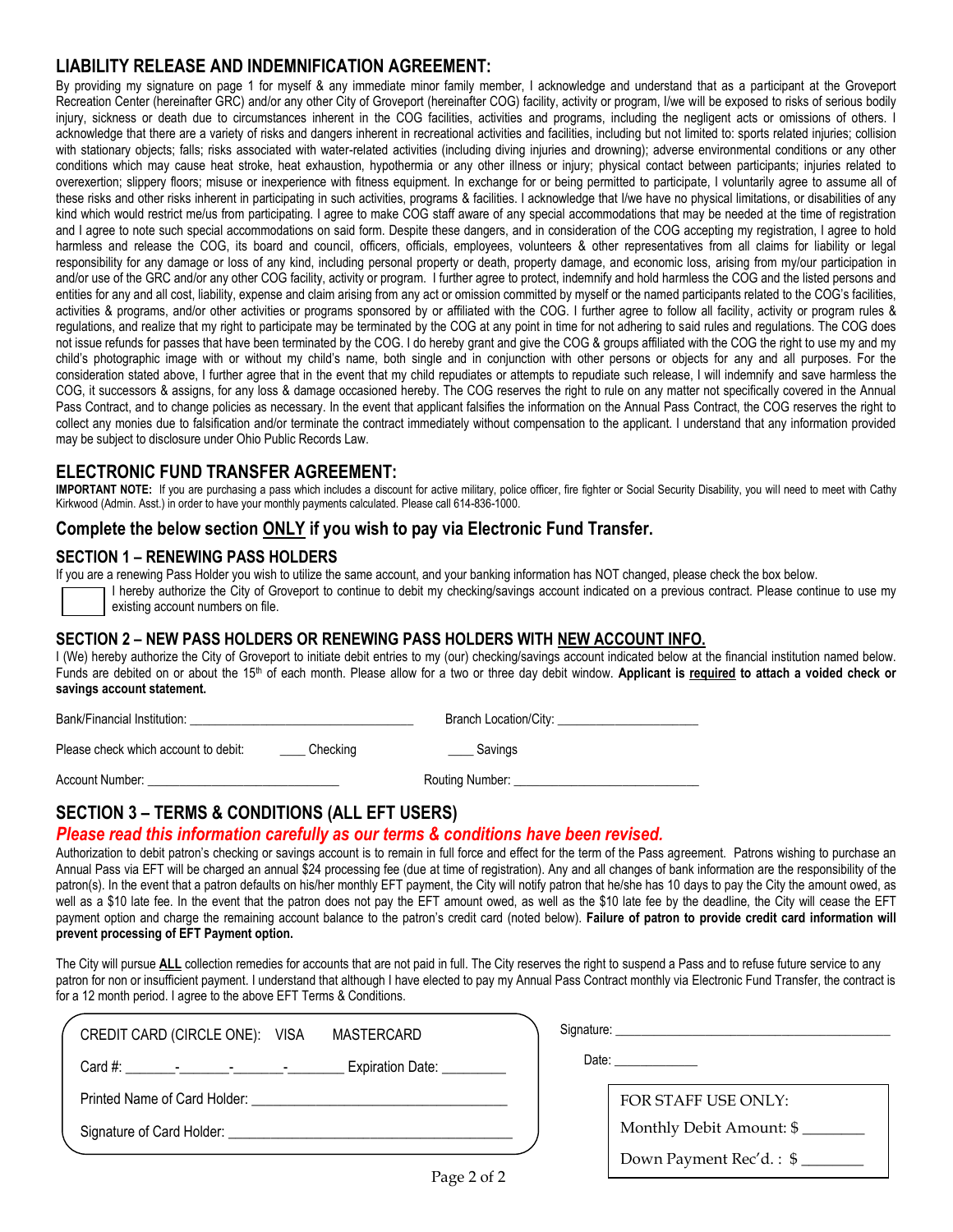Rules are in place to set certain expectations and standards in attempt to keep everyone safe. Our staff believes that being up front with our patrons is the best policy. and by doing so, problems may be avoided. Our staff revisits our rules annually based on patron conduct, facility issues, discussions with other facilities and standards set by outside regulatory agencies. The Groveport Recreation Center is owned and operated by the City of Groveport.

### **GENERAL RULES & ADMISSION POLICIES**

- It is your responsibility to read the rules & signs displayed throughout the facility. Persons that are directed to leave the premises for NOT following the rules are NOT eligible for any type of refund or pass. Depending on the severity of the offense, a patron may be indefinitely suspended.
- Day passes are non-refundable and non-transferable. A day pass is only valid for the day that it is used.
- Group Rate Day Passes are not linked to any person or household and can be distributed to multiple persons.
- Participants do not need an Annual Pass to enter the facility, take a class or partake in programs at the Groveport Recreation Center (hereinafter GRC). Guests are always welcome at the GRC at the regular daily admission fee. Our facility and programs are available for both residents and non-residents alike.
- Proper valid identification is required to gain access to the GRC. Patrons must check in at the front desk and provide a Pass I.D. Card, class confirmation pass or pay the daily rate for admittance.
- Non-Pass Holder **adults** are required to scan their driver license or state issued I.D. card at the front desk prior to using the facility. Date and time of entry will be tracked.
- Non-Pass Holder **high school students** are required to either scan their driver license or leave their high school identification card at the front desk prior to using the facility.
- Pass Holders who do not present their Pass I.D. Card will only be admitted if an alternate form of photo identification is provided.
- Resident I.D. Card holders must present their card each visit to receive the daily pass resident rate. Children are not required to have a Resident I.D. Card if accompanied by an adult with a Resident I.D. Card.
- I.D. Passes are not transferable and will be deemed void when in the hands of those other than the proper registrant.
- A \$5 fee will be charged for any Pass/Resident ID card that is reissued.
- When current Pass Holders renew their Pass, they must show proof of residency and complete a new Annual Pass Contract at the time of their renewal.
- Classes/Programs are not included in Pass fee.
- During GPRD sponsored programs, spectators may be able to watch activities in the lobby, gymnasium and group fitness studio without paying a daily fee. Identification is required.
- Children under 10 years of age must be accompanied by a responsible adult (18 or over) who shall directly supervise them during the entire visit. Children 5 years of age and under must have an adult with them in the facility at all times.
- Groups bringing children to the GRC must have at least one adult per every 5 children.
- The City of Groveport reserves the right to rule on any matter not specifically covered in the rules & policies and to make any decision it deems necessary for the best interest of the City of Groveport. In addition, the City reserves the right to add any rules & policies as it deems necessary. Up to date rules & policies are available at the front desk.

### **ATTIRE**

- All clothing must be tasteful & non-offensive. All patrons must wear a minimum of shirt, shorts & shoes while utilizing the facility. Shorts must be worn on the hip and cover one's bottom and genitals.
- Bathing suits may not be worn outside of the locker rooms or indoor pool.
- Skateboards, in-line skates, roller shoes, bikes & the wearing of cleated shoes are prohibited in the facility. Bikes may only be parked at the bike racks.

### **BEHAVIOR**

 Patrons are expected to follow the rules and join the staff in promoting a pleasant environment. Patrons are asked to use mature judgment in choosing actions, clothing & language. Patrons should respect the rights of others & are encouraged to display good sportsmanship. The behavior of a patron must not disrupt the experience of others. All problems should be reported immediately to the Supervisor/Manager On-Duty.

- Patrons shall not behave in a manner that jeopardizes the safety & health of themselves and others. The following activities are examples of behaviors that will result in disciplinary action and police reports when applicable: spitting, fighting, stealing, property damage, disorderly conduct, intimidation, bullying, sexual harassment, criminal damage, use of vulgar/profane language, verbal abuse of staff or patrons and not following posted rules & policies.
- No public display of affection (PDA).
- Music is only permitted to be broadcasted through one's own ear/head phones. Your music is for your own personal listening pleasure (no boom boxes).
- Persons who appear to be under the influence of alcohol or drugs will be refused admittance or directed to leave.
- Persons found violating City or personal property will be prosecuted to the fullest extent of the law.
- Depending on the nature of the incident, the GRC Staff will give a documented verbal warning for general problems the first time they occur. If a patron continues to violate rules or policies, the patron may be suspended from the facility. The suspension length depends on the infraction. For children (17 years of age & under) a parent will be contacted and made aware of the situation.

# **FACILITY**

- Parking is only permitted in designated parking spots. If you have been issued a Groveport Senior Center Parking Permit Sticker, please do not utilize the reserved parking space while at the GRC.
- By City ordinance, the GRC is a smoke and alcohol free facility. Smokeless tobacco and electronic cigarettes are not permitted.
- Eating & drinking are permitted in designated areas only.
- To respect the privacy of our patrons, persons may NOT take pictures in the locker rooms, group fitness studio or fitness center without prior written approval from the Director of Parks & Recreation.
- No person shall sell or attempt to sell any article or service in the GRC unless such sale is pursuant to a contract with the City of Groveport or has been approved by the Director of Parks & Recreation.
- Any type of private-type lessons/instructions/coaching must be approved in writing by the Director of Parks & Recreation.
- Parties, group outings and meetings must be scheduled through the Operations Manager and may not take place in the lobby.
- Changes in recreation schedules may occur without notice. Staff will post schedule changes with as much advance notice as possible. Current schedules are available at the front desk and on our website. Patrons are encouraged to check the schedules (especially for drop-in activities) before arrival.
- There will be occasions when the GRC or areas of the GRC will be closed due to maintenance, repairs and/or special events. Such closings will not result in a deduction from Pass costs. The City will attempt to post such closings in advance. In addition, the indoor pool will be closed for two to three weeks in the summer for annual maintenance.
- The City of Groveport is not responsible for lost or stolen items. It is strongly suggested that personal items be secured in a locker and locked during your visit. For security purposes, the City of Groveport reserves the right to search a patron's personal items if deemed necessary.
- As a general rule, the Groveport Parks & Recreation Dept. will not post flyers or informational bulletins from outside agencies at its facilities.

### **HEALTH & SAFETY**

- Open wounds/bleeding must be covered to participate in any area of the facility. Clothing soiled with fluids must be changed.
- First-aid supplies (ice, band-aids, gauze & gloves) are available to patrons to be self administered.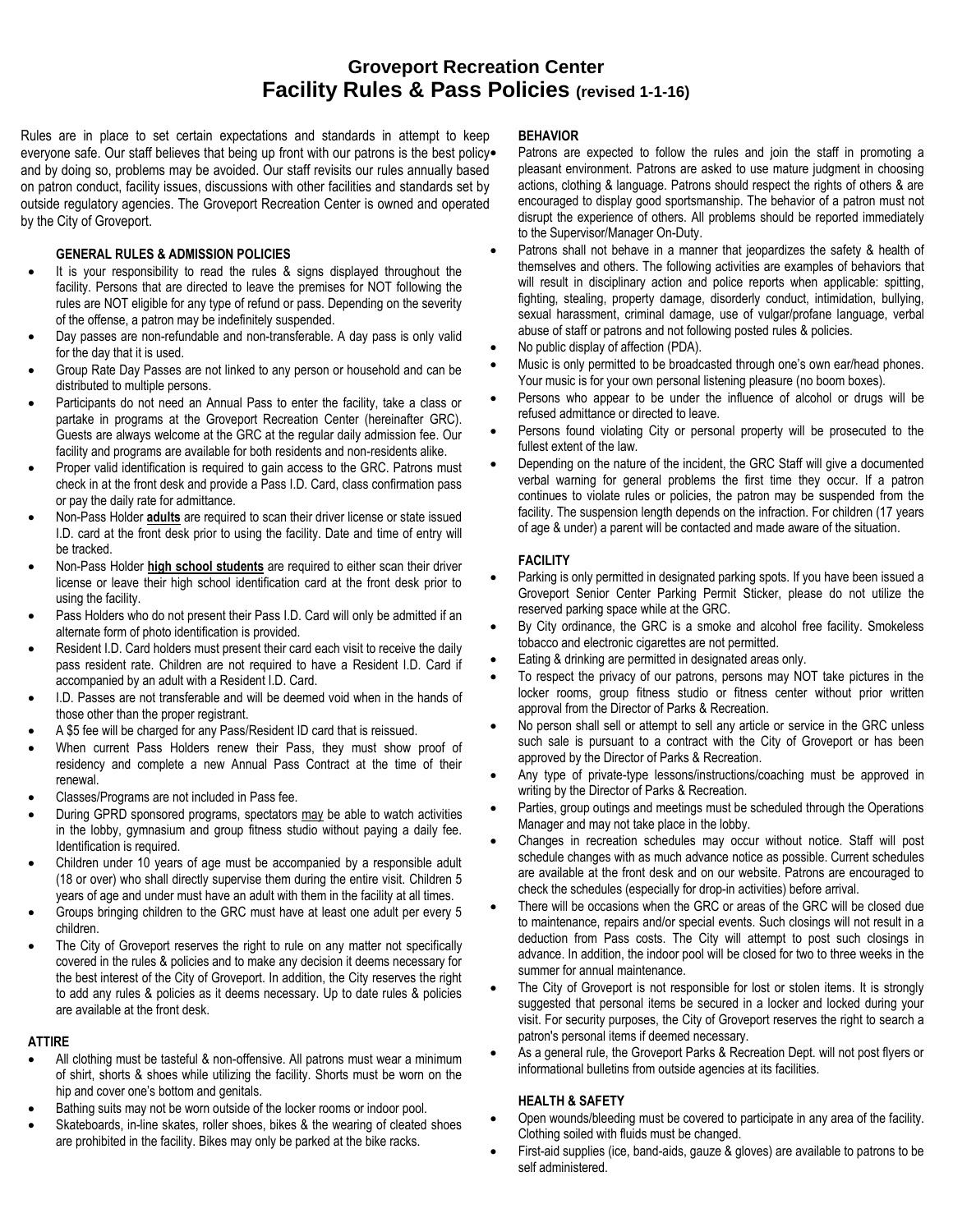- The GRC Staff will call an ambulance upon request or at staff's discretion.
- All accidents/injuries requiring assistance will require a staff member to complete an Accident/Injury Report. Cooperation in obtaining patron information is requested.
- Incidents involving vandalism or theft should be reported to the Front Desk immediately. The Groveport Police Dept. will be called to file a report.

# **LOCKER ROOMS**

- Lockers are available on a first-come, first served basis.
- Food is NOT permitted in the locker rooms.
- The use of cameras, video cameras or any device containing camera equipment of any kind is prohibited in any locker room, restroom & changing facility.
- The City of Groveport assigns use of locker rooms, restrooms & changing facilities in its recreational settings strictly on the basis of anatomical or biological gender rather than on the basis of adopted gender.
- Whenever possible, adults with children should utilize the Family Locker Room. When this is not possible, children 5 years of age & under must be accompanied by a responsible adult. Children 6 years of age & older must use gender appropriate locker room or Family Locker Room.
- Personal belongings should not be left in public areas. Please secure & lock your goods in a locker.
- Locks must be removed after each use. Locks left on overnight will be removed and items will be bagged by GRC staff. The GRC is not responsible for the items in the locker or replacing the lock.
- The City of Groveport is not responsible for the safekeeping of personal property while using the GRC.

### **GYMNASIUM**

- With the exception of water, food & beverages are not permitted in the gyms.
- Only the user group listed on the Gym Schedule during a particular period of time will be permitted to use that portion of the gym. This rule ensures that all user groups will have an opportunity to utilize the gym without fear of other users/age groups taking over the gym. Exception: In the event that the scheduled user group has less than 5 persons utilizing the gym, other user groups may jointly use the gym. However, once the minimum of 5 persons in the scheduled user group has been established, other user groups must vacate the gym. Definitions of user groups are below.
	- Youth… 12 years & under. A child's parent may utilize the
		- gym with the child during this time as well.
	- Teen...  $13 17$  year olds. A child's parent may utilize the gym with the child during this time as well.
	- Adult… 18 years & over.
	- Family… persons of all ages. This time is meant for unstructured play. Games are not permitted during this time.
	- General…persons of all ages.

Open Volleyball… persons of all ages.

- The gyms have varied open gym times due to accommodating a variety of athletic needs, including structured classes, programs, special events, leagues and tournaments. There may be times when both gyms are utilized for organized activities and not available for drop-in play.
- Only registered Pass Holders may check out leather basketballs & volleyballs. Pass Holders must leave their GRC Pass Holder ID Card with staff. If Pass Holder fails to return the lent ball, his/her ID card will not be returned and his/her pass will be suspended until the Pass Holder compensates the GRC for the replacement cost of the ball (\$40). Rubber balls may be borrowed (see Fitness Center Attendant).
- Hanging on the basketball rims/net and volleyball nets are NEVER permitted.
- NO DUNKING (except during official league play).
- Specific "Open Gym" rules may be posted and enforced.
- Indoor soccer balls and nerf balls (provided by the GRC) may be kicked, but the ball must remain on the floor. Balls may not be kicked against any window, door, bleacher, gym divider or onto the elevated track. Please use caution.
- Safety type-baseballs/softballs and footballs (provided by the GRC) may be thrown, but the persons throwing the balls must do so away from other patrons. Balls may not be thrown against any window, door, bleacher or gym divider or onto the elevated track. Please use caution.
- Only non-marking, soft-soled shoes may be worn (no bare feet or flip flops).
- Additional rules may be posted in the gym.

# **CLIMBING WALL**

- *Persons that are pregnant and persons with heart conditions or back/neck trouble are advised NOT to use the climbing wall.*
- All climbers must sign the Release of Liability Waiver. Participants under the age of 18 must have parent/guardian written consent.
- A climber must be at least 5 years of age, weigh at least 40 lbs. and have sufficient height, strength & coordination to climb.
- Prior to using the wall, 5 years olds must meet with and be preapproved by the Operations Manager.
- For the safety of climbers & staff, GRC staff will NOT boost climbers.
- The City of Groveport reserves the right to dismiss any climber for unsafe practices or behavior.
- All climbers must wear furnished protective helmets & harnesses.
- All climbers must obey the instructions given by staff.
- All climbers must be secured/harnessed while climbing.
- No horseplay is permitted.
- No additional climbers are permitted in the climbing area 10 minutes prior to area scheduled closing.
- Climbers will be required to take turns if the climbing wall is busy.
- Non-climbers must stand at least 5 feet away from the wall at all times.
- When descending, the climber must face the wall, keep hands off the wall and not jump or sway from the wall.
- Climbers may not touch other climbers while climbing and may not cross belay ropes or cables.
- If a climber demonstrates unacceptable behavior (including but not limited to: horseplay, cursing, screaming), staff has the right to suspend/discontinue climbing privileges. In the event of extreme violations, climbing privileges may be suspended indefinitely.
- Section 1711.551 of the Ohio Revised Code requires that all riders must obey all warnings and directions regarding this ride and behave in a manner that will not cause or contribute to injury to themselves or others. Failure to comply is a misdemeanor.

# **GROUP FITNESS STUDIO**

- Only soft-soled non-marking shoes may be worn.
- Use of the studio is limited to programs &/or private rentals only.
- Children are permitted in the studio when accompanied by an adult who is taking a class (instructor discretion).

# **FITNESS CENTER**

- 13 14 year old Pass Holders must first complete an orientation and pass a written exam (\$5 one-time fee) and may only utilize the fitness center when accompanied by their parent or guardian. The parent/guardian must be in the immediate vicinity within the Fitness Center. 13 – 14 year olds may not utilize Olympic Bench Press, Smith Machine and Hammer Strength Machines. 13 – 14 year old Non-Pass Holders are not permitted to utilize the fitness center.
- Persons 15 years of age and older may utilize all pieces of equipment in the fitness center.
- Non-Pass Holders between 15 17 years of age must have a parent/guardian sign & complete a Release.
- 30-minute time limit for cardio pieces.
- Reserving of equipment is not permitted.
- Do not rest on the equipment between sets. Please let others work-in between your sets.
- Do not let weight stacks strike against one another.
- Wipe down equipment with cleaner after each use. Do not spray cleaner directly on equipment. Spray towel & then wipe down.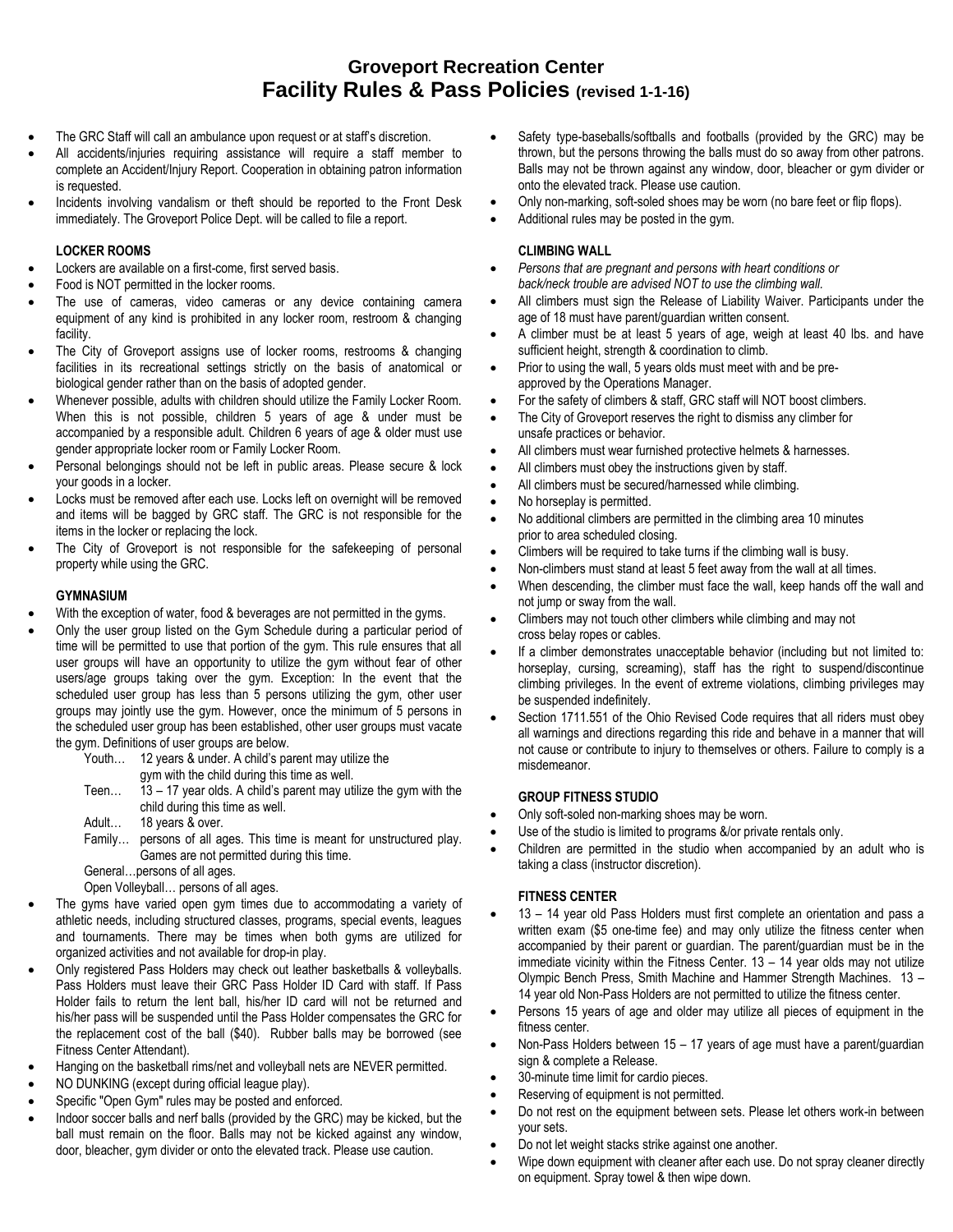- Patrons must return accessories to their designated spot.
- Patrons must strip all bars & weight horns immediately after use. All weight plates should be re-racked in the appropriate place.
- Patrons may not bounce weights on the floor, place weights on vinyl benches or rest against walls.
- Spring collars must be used when using free weight.
- After picking up dumbbells, please step back/away from the mirror.
- Spotters are strongly suggested when working with free weight.
- Loud grunts & yells are not appropriate. Remember, you are not working out in a traditional gym.
- Groveport Recreation Center Staff will not provide personal trainer instruction or prescribe a workout program to any patron. Any person wishing to be advised on a program for individualized needs will be referred to the personal trainers.
- Only personal trainers that have a current contract with the GRC are eligible to train pass holders. Non-Pass Holders may NOT utilize our personal trainers.
- Equipment orientations are available and strongly suggested for all first-time users.
- Water is the only beverage permitted.
- Non-marking closed-toed shoes are required (no sandals or flip flops).
- Strollers/Baby Carriers are NOT permitted in the Fitness Center.
- For the safety of others, personal belongings must be kept in a locker or cubby. Bags are NOT permitted on the floor & may NOT be hung from equipment.

#### **TRACK**

- The track is designed for fitness use only. Sprinting and speed work is NOT permitted.
- An adult must accompany children 12 years & under.
- Walk, jog or run in the designated lanes, follow the posted directional signs and cautiously pass slower patrons.
- Only non-marking, soft-soled shoes may be worn.
- Stretching and "cool downs" should take place off the track.
- Baby joggers, strollers, roller blades and skateboards are not permitted. However, baby carriers (backpack or sling) are permitted. Wheelchairs are generally permitted, unless the wheelchair is seen to cause damage.
- Carefully enter and exit the track. Avoid sudden stops.
- The track is not to be used as an observation area for other facility activities or areas.
- Walking = Inside Lane, Passing = Middle Lane, Running = Outside Lane.

### **CHILD CARE**

- Open to children 6 months 6 years of age.
- Service is available for a maximum of 2 hours per child.
- Patrons shall be charged for full hour increments only. Partial hours will be rounded to the next hour.
- Parents must properly sign their child in and out of our Child Care Room. Only the person that signs their child in is able to sign their child out.
- A photo ID of the person signing the child in will be kept at the Child Care Room until the child is signed out by same person.
- Parents must remain at the Groveport Recreation Center while their child is visiting the Child Care Room. Outside activity is not permitted.
- Children that are ill are not permitted in the Child Care Room.
- Staff cannot administer medications.
- "Sippy Cups" & bottles are permitted. However, staff will NOT individually feed children.
- Due to possible allergies, food is NOT permitted.
- Staff does not change soiled diapers. Staff will page patrons if they believe a child needs a diaper change.
- Please encourage your child to: 1). Use their walking feet at all times 2). Use their indoor voice 3). Follow staff directions 4). Share toys & equipment 5). Be safe 6). Be kind to others and 7). Have fun.

### **- INDOOR POOL -**

### **GENERAL RULES**

- Swimming is only permitted when lifeguards are on duty.
- The GRC reserves the right to limit access due to safety concerns.
- The indoor pool will be closed  $2 3$  weeks each summer for scheduled maintenance and repair.
- The indoor pool has varied open swim times due to accommodating a variety of aquatic needs, including swim lessons, swim teams, water fitness programs, special swims, lifeguard training and rentals. Different amenities may not be available and/or lap lanes may be limited at times. Please check the monthly pool schedule closely to ensure your aquatic needs will be met.

### **ATTIRE**

- According to the state of Ohio, the wearing of a line bathing suit is no longer required in public swimming pools. However, certain rules pertaining to swim attire are in effect at this facility. Patrons are always encouraged to wear a lined bathing suit.
- Males suits/shorts must have a drawstring and must cover one's bottom and genitals. Suits/shorts must be worn on (not below) the waist. Underwear must not be visible. Soiled clothing, suits/shorts with holes/rips/tears, cut-offs, thongs & transparent fabric are not permitted.
- Females swim wear needs to cover one's bottom, genitalia & breasts. If shorts are worn, they must have a drawstring and cover one's bottom & genitalia. Underwear must not be visible. Soiled clothing, suits/shorts with holes/rips/tears, cut-offs, thongs, transparent fabric are not permitted. Bras (including sports bras) may only be worn if under a colored shirt.
- T-shirts may be worn by males & females, except when utilizing the slides or diving boards. Only "Rash Guard" (tight) shirts may be worn on the slide & diving boards. Be aware that t-shirts can ride up on you, cover your face & cause a danger of drowning.
- Infants who are not toilet trained and adults who are incontinent must wear a clean diaper or disposable swim diaper covered by separate rubber/vinyl pants, all of which must fit snugly around the legs & waist and then covered with a bathing suit. If the diaper becomes soiled, the person must exit the pool immediately and may not return until he/she takes or has been given a soap shower and has been covered with a new diaper with clean rubber/vinyl pants.
- Diapers may not be changed on the pool deck.
- Street shoes may not be worn on the pool deck.

### **AGE & HEALTH/SAFETY RESTRICTIONS**

- Monitoring your child/children remains your responsibility even if lifeguards are present.
- Only bottled water is permitted on the pool deck (no food or glass containers).
- Children under 10 years of age must be accompanied by a responsible adult (18 or over) who shall directly supervise them in the Aquatic Center.
- Children under 5 years of age must have an adult (18 or over) within arm's reach of them at all times.
- Groups bringing children to the Aquatic Center must have at least one adult per every 5 children and are responsible for the supervision of those children. Adults in swim attire must directly supervise children poolside.
- Persons having a communicable disease, skin disease, open (unhealed) sore, inflamed eyes, cold, nasal or ear discharge, or who is wearing any type of bandage or band aid is NOT permitted in the water.
- Persons that are bleeding or experiencing diarrhea are NOT permitted in the water. Persons with diarrhea should wait 2 weeks after symptoms end before returning to the pool. Pathogens of concern may still be shed up to 2 weeks following the end of symptoms.
- All injuries should be reported to GRC Staff.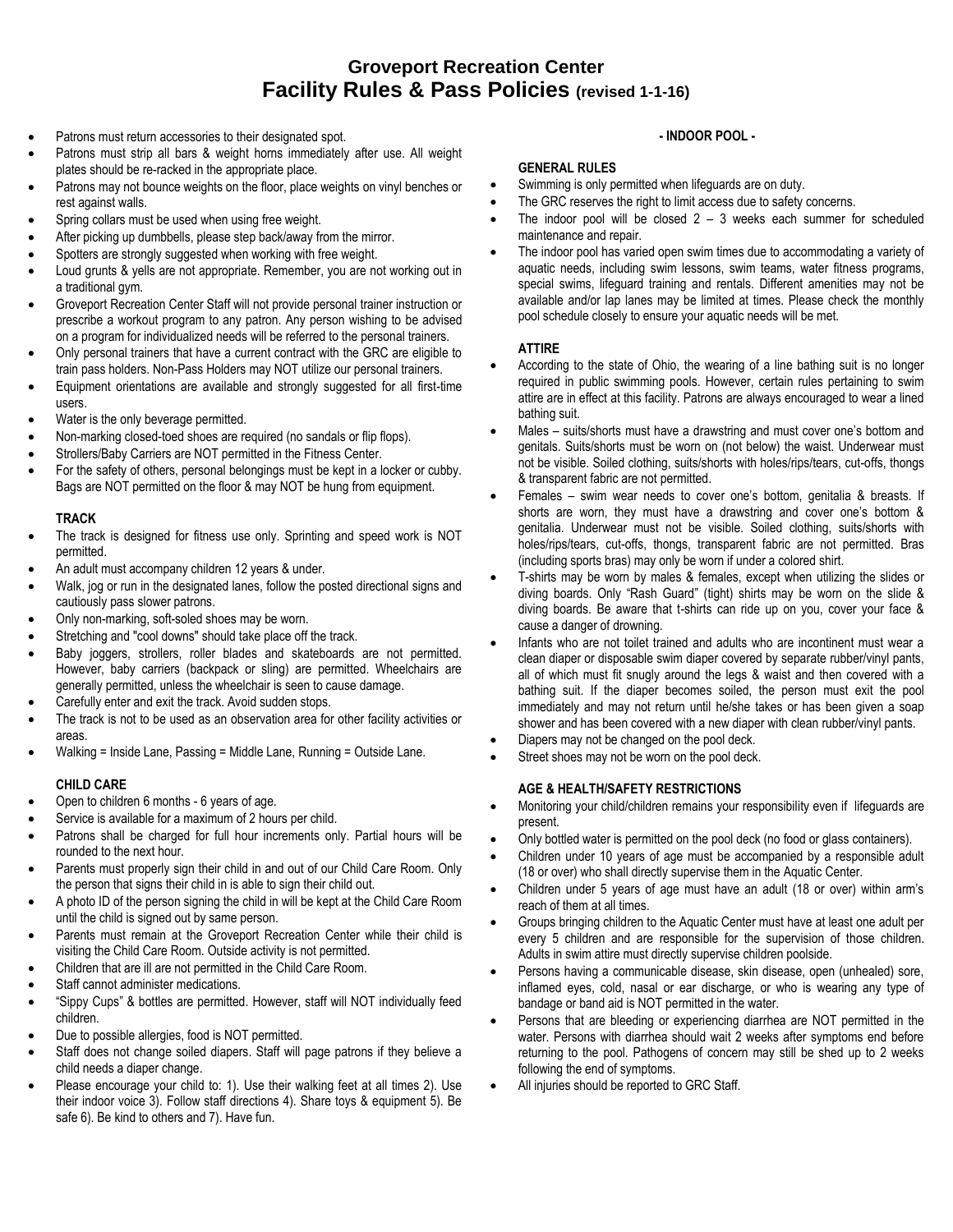### **EQUIPMENT & TOYS**

- Patrons may bring their own life vest for use at the facility. All life vests must be U.S. Coast Guard Approved. Water wings, baby seat floaters, suits with build-in flotation devices & water noodles provide a "false sense of security" and are NOT permitted. Floating enhancement devices NEVER replace in-water supervision.
- Adults may use water noodles, kick boards & other approved pieces of water exercise equipment for water exercise.
- Inflatable items & squirt guns are NOT permitted.
- Please do not sit, hang on or play on ropes, lane lines & pool ladders.

### **SWIMMING LESSONS**

 Only Groveport Parks & Recreation Center Staff are authorized to teach swimming lessons within our facilities. Groups and Private/Semi-Private Swim Lessons are offered.

### **WEATHER & ENVIRONMENTAL CONDITIONS**

- When lightening has been seen, or when thunder has been heard, or when the Lightening Detection System states that lightening is within 0 – 8 miles, the lifeguards will adhere to the National Lightning Safety Institute recommendations. The pool will close and staff will evacuate patrons from the pool and deck. The pool will re-open provided that there has been no lightening/thunder detected for a minimum of 30 minutes.
- In the event that the pool water is "contaminated" or the pool water chemistry needs adjusting, the pool may be shutdown for an indefinite period of time to allow staff to correct the problem(s).

#### **BEHAVIOR**

- Patrons shall not behave in a manner that jeopardizes the safety & health of themselves & others. Running, rough play, pushing, snapping of towels, use of squirt guns, acrobatics, dunking or holding persons underwater, excessive noise, wresting, fighting & use of abusive/profane language are NOT permitted.
- Spitting, spouting of water, blowing nose, urinating & defecating in the pool is NOT permitted.
- Socializing with or distracting lifeguards from their duties is NOT permitted. Refer all questions to Head Lifeguard or Aquatics Manager.
- Prolonged underwater swimming or "breath holding" is NOT permitted.
- Diving is NOT permitted from the pool deck or from the side of the pool. In addition, back dives, flips, can-openers, cartwheels or forcing others into the water from any side of the pool are also NOT permitted.
- Only lifeguards are permitted on the lifeguard stands.

#### **FROG SLIDE**

- Slide feet first only and one rider at a time.
- Wait to slide until the landing area is clear.
- An adult must supervise children under 6 years of age.
- No running on or around the slide.
- Do not climb on the frog or nets.
- Designed for children 10 years of age & under.

### **LAZY RIVER**

- Use of lazy river is restricted to persons 42 inches and taller. Persons must also be able to swim unassisted to the exit.
- One rider per tube.
- Certain times may be designated for walking and inner tube use.

### **DIVING BOARDS**

- *Persons that are pregnant and persons with heart conditions or back/neck trouble are advised NOT to use the diving boards.*
- Diving is NOT permitted from the sides of the pool.
- Only one person at a time is permitted on the board and ladder.
- Divers must dive straight off of the diving board.
- Only 1 bounce per dive is permitted.
- Divers must wait until the person in front of him/her has reached the side of the pool before diving.
- When the diving boards are in use, non-divers may NOT be in the diving area of the pool.
- Divers must swim directly over to the nearest ladder after diving.
- Swimming under the diving board or hanging from the board is NOT permitted.

#### **LANE AREAS**

- The roped off area is for continuous lap swimming.
- Persons wishing to swim in the lap lanes must be able to swim a full length of the pool without assistance and without stopping. Holding on to a fellow swimmer, lane line or wall is not permitted.
- Swimmers may be required to share lanes.
- Swimmers shall swim in a single file fashion.
- If sharing a lane, swim in a counter-clockwise circle direction.
- Swimmers may not sit on the lane markers. Swimmers may only swim under the lane markers to enter or exit a lane.
- Stopping in the lanes is only permitted on the end walls. Breaks should be kept short. Please do not interfere with other swimmers attempting to turn in the pool.

### **PASS POLICIES**

- With the exception of "seasonal specials" which are run at times and "30-Day Passes for Full-Time College Students", Passes are annual (12 months) in duration. Although you may pay for your Pass monthly (Electronic Fund Transfer), contracts are NOT month-to-month.
- Patrons wishing to purchase an Annual Pass via Electronic Fund Transfer (EFT) will be charged an annual administrative fee of \$24, which is due at the time of purchase. Funds are debited on or about the 15<sup>th</sup> of each month. Please allow for a 2 – 3 day debit window. Any and all changes of bank information is the responsibility of the patron. In the event that a patron defaults on his/her monthly payment, the City will notify the patron that he/she has 10 days to pay the City the amount owed, as well as a \$10 late fee. In the event that the patron does not pay the EFT amount owed, as well as the \$10 late fee by the deadline, the City will cease the EFT payment option and charge the remaining account balance to the patron's credit card. Failure of patron to provide credit card information will prevent processing of EFT payment option. The City will pursue all collection remedies for accounts that are not paid in full. The City reserves the right to suspend a Pass and refuse service to any patron for non or insufficient payment.
- The Groveport Recreation Center Pass is ONLY for the Groveport Recreation Center. Persons may purchase a separate pass for the Groveport Aquatic Center (Outdoor Water Park) or Groveport Senior Center (for persons 55 years of age and older).
- All Pass purchases must be made in person at the Groveport Recreation Center.
- Proof of age may be required for passes at the time of registration. Parent/Legal Guardian written consent is required on the contract.
- All adults must provide proof of identity at time of registration. Acceptable documents include valid Ohio Driver License or State Issued Identification Card. The address provided on the contract must match the address on the I.D. Card.
- In the event that a child's last name does not match either of the adult's last names living in the household, an adult will need to provide proof of custody or guardianship.
- If a Pass Holder wants to add a household member to an existing Pass, a prorated withdrawal of the current Pass will be conducted and a new Pass type will be sold.
- Pass Holders are **REQUIRED** to complete a new contract at renewal. Proof of residency for Groveport residents is required when you renew your Pass. This keeps our files up to date, protects our residents and ensures that they continue to receive the lowest rates.
- Pass Holders may renew their memberships no sooner than 30 days prior to its expiration.